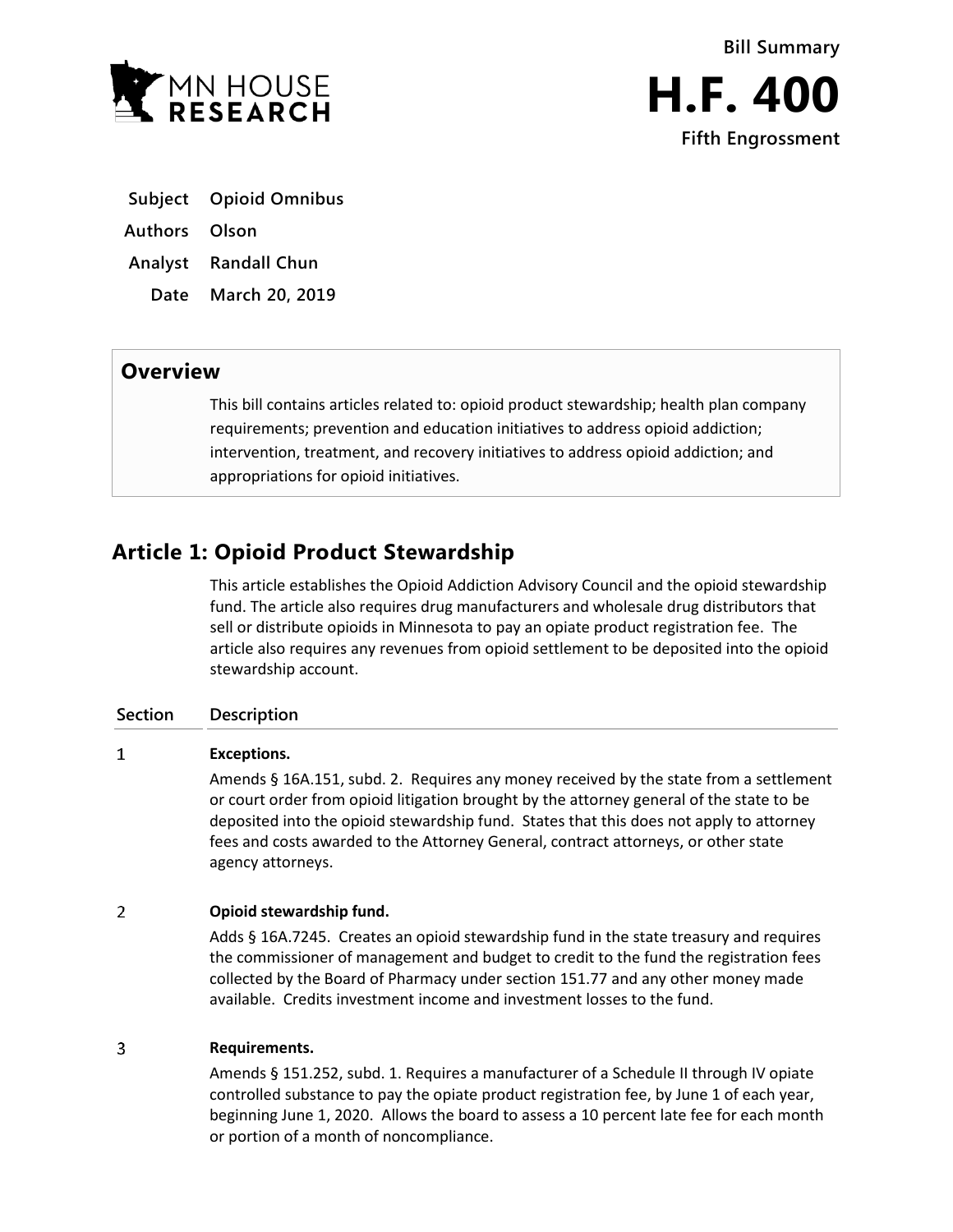#### $\overline{4}$ **Opioid Addiction Advisory Council.**

Adds § 151.255.

**Subd. 1. Establishment of advisory council**. (a) Establishes the Opioid Addiction Advisory Council to confront the opioid addiction and overdose epidemic in the state and focus on specified policy areas and services.

(b) Requires the council to:

(1) review local, state, and federal initiatives and activities related to education, prevention, and services related to opioid addiction;

(2) establish priorities and actions allocating funds;

(3) ensure available funding is aligned with existing funding;

(4) develop criteria and procedures to be used in awarding grants and allocating funds from the opioid stewardship fund; and

(5) develop measurable outcomes to determine the effectiveness of funds allocated.

(c) Requires the council to make recommendations on grant and funding options for funds annually appropriated to the commissioner from the opioid stewardship fund. Lists options for funding. Requires the council to submit recommendations for funding options to the commissioner and the legislative committees with jurisdiction over health and human services policy and finance, by March 1 of each year, beginning March 1, 2020.

**Subd. 2. Membership.** (a) States that the council shall consist of 22 members, and specifies membership.

(b) Requires the commissioner to coordinate appointments to provide geographic diversity and ensure that at least one-half of members reside outside of the seven-county metropolitan area.

(c) Specifies that the council is governed by section 15.059, except that members are reimbursed only for expenses and the council does not expire.

(d) Requires the chair to convene the council at least quarterly. Requires the council to meet at different locations in the state, with at least one-half of the meetings held at locations outside of the seven-county metropolitan area.

(e) Requires the commissioner to provide staff and administrative services for the council.

(f) States that the council is subject to chapter 13D (open meeting law).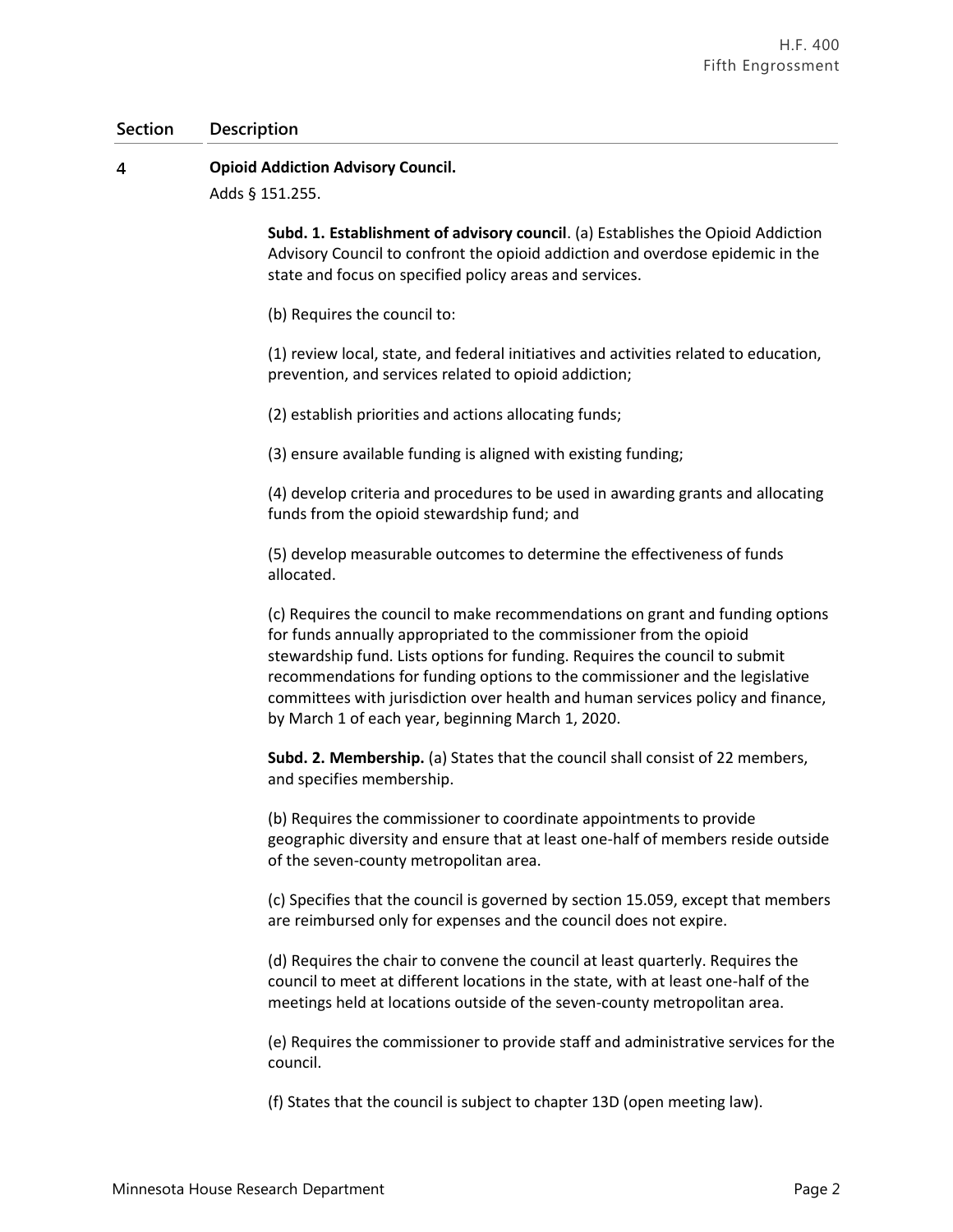#### 5 **Use of opioid stewardship fund.**

Adds § 151.256.

**Subd. 1. Use of funds.** (a) For fiscal year 2020, appropriates money from the fund as specified in article 5.

(b) For fiscal year 2021 and subsequent years, appropriates money in the fund to the commissioner, to be distributed in consultation with the advisory council, as grants or other funding, or agency transfers, to address the opioid epidemic. Allows the commissioner to retain up to 5 percent of the appropriation for administrative costs and to support the advisory council. Requires each recipient of grants or funds to report to the commissioner and the advisory council on how the funds were spent and outcomes achieved.

**Subd. 2. Annual report.** Beginning January 15, 2020, and each January 15 thereafter, requires the commissioner, in consultation with the advisory council, to report to the legislative committees with jurisdiction over health and human services policy and finance, on the grants and funds awarded under this section and article 5, and the outcomes achieved. Requires each report to identify those instances for which the commissioner did not follow the recommendations of the advisory council, and the commissioner's rationale.

#### 6 **Controlled substance wholesale drug distributor requirements.**

Amends § 151.47, by adding subd. 1a. Requires a wholesale drug distributor distributing a Schedule II though IV opiate controlled substance to pay the opiate product registration fee, by June 1 of each year, beginning June 1, 2020. Allows the board to assess a 10 percent late fee for each month or portion of a month of noncompliance.

#### $\overline{7}$ **Opiate product registration fee.**

Adds § 151.77.

**Subd. 1. Definition.** Defines the following terms: manufacturer, opiate, and wholesaler.

**Subd. 2. Reporting requirements.** (a) By March 1 of each year, beginning March 1, 2020, requires manufacturers and wholesale drug distributors to report to the board every sale, delivery, or other distribution within or into the state of any opiate that occurred during the previous calendar year, using the automation of reports and consolidated orders system (ARCOS) format, unless otherwise specified by the board. Allows the board to assess an administrative penalty of \$500 per day for noncompliance.

(b) By March 1 of each year, beginning March 1, 2020, requires owners of pharmacies with at least one location in the state to report to the board the intracompany delivery or distribution into the state of any opiate, if this is not reported by a licensed wholesale drug distributor. Requires reporting to be done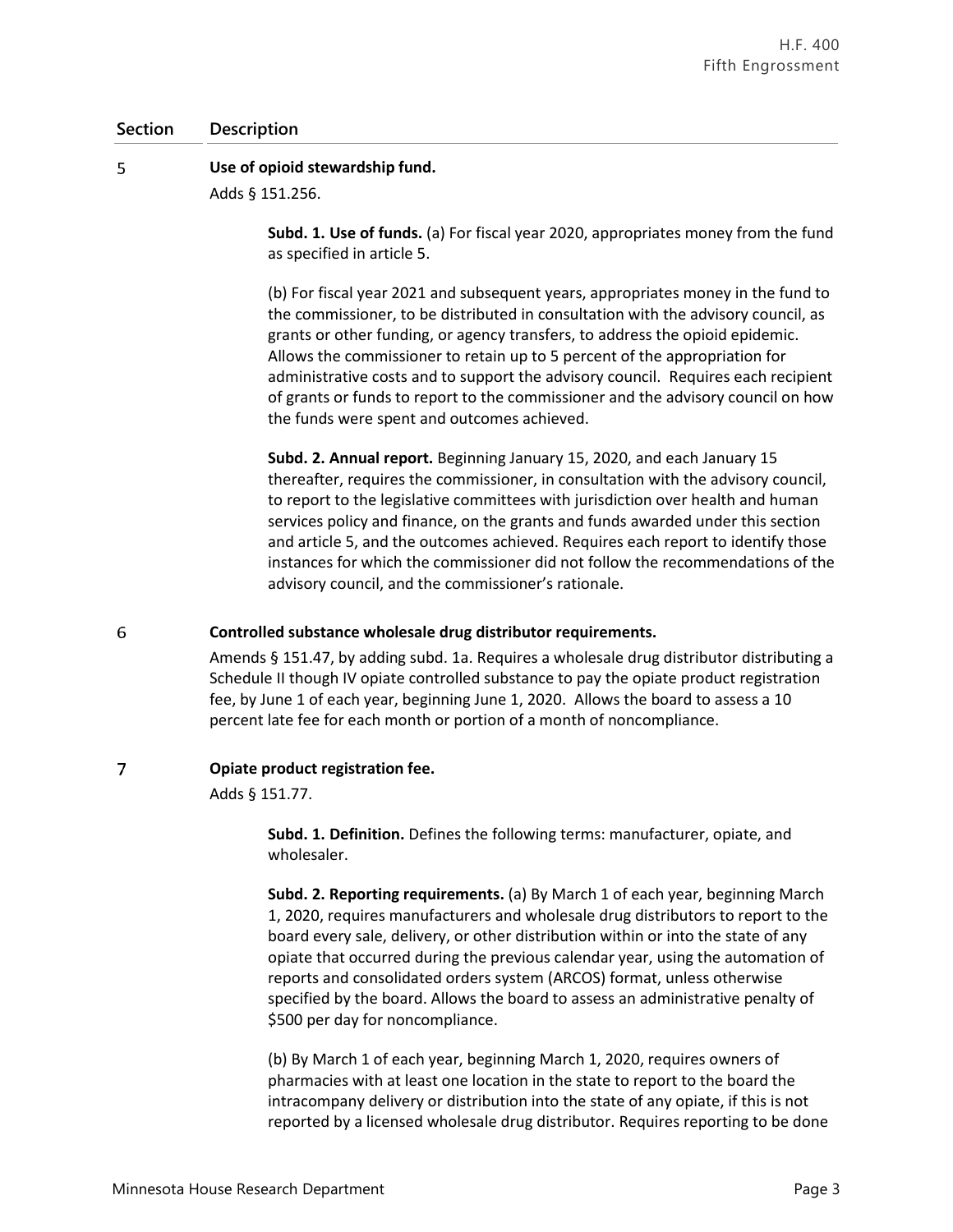as specified by the board, for deliveries and distributions for the previous calendar year.

**Subd. 3. Determination of each manufacturer's registration fee.** (a) Requires the board to annually assess manufacturer registration fees in the aggregate amount of \$12 million, and to determine each manufacturer's annual registration on a pro-rated basis based on the manufacturer's percentage of the total number of units reported.

(b) Requires the board to notify each manufacturer, by April 1 of each year beginning April 1, 2020, of the annual fee amount that must be paid by June 1.

(c) Allows the board to use data reported by dispensers through the prescription monitoring program to determine registration fees, in conjunction with the data reported under this section.

(d) Allows a manufacturer to dispute the registration fee within 30 days after notification, and specifies the procedures to be used. Requires a manufacturer disputing the fee to still remit the fee.

**Subd. 4. Determination of each wholesaler's registration fee.** (a) Requires the board to annually assess wholesaler registration fees in the aggregate amount of \$8 million, and to determine each wholesaler's annual registration on a pro-rated basis based on the wholesaler's percentage of the total number of units reported.

(b) Requires the board to notify each wholesaler, by April 1 of each year beginning April 1, 2020, of the annual fee amount that must be paid by June 1.

(c) Allows a wholesaler to dispute the registration fee within 30 days after notification, and specifies the procedures to be used. Requires a wholesaler disputing the fee to still remit the fee.

**Subd. 5. Report.** (a) Requires the Board of Pharmacy to evaluate the registration fee on drug manufacturers and wholesalers, and whether the fee has impacted prescribing practices by reducing the number of opiate prescriptions issued during calendar years 2020, 2021, and 2022. Allows the board to use data reported by dispensers through the prescription monitoring program to conduct this evaluation.

(b) Requires the board to submit evaluation results to the legislative committees with jurisdiction over health and human services policy and finance by March 1, 2023.

**Subd. 6. Legislative review.** Requires the legislature to review the reports from the Opioid Addiction Advisory Council, the Board of Pharmacy under subdivision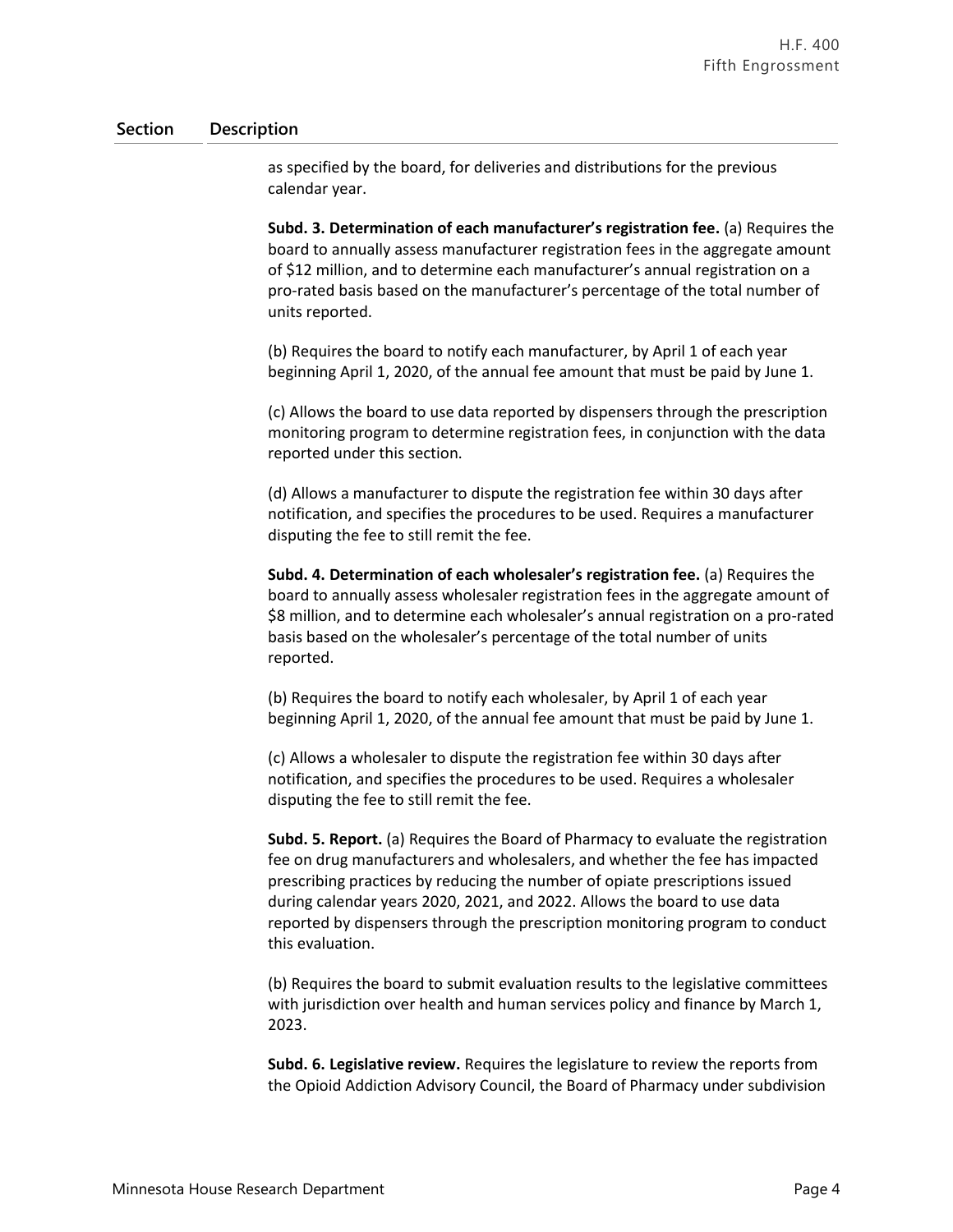5, and other relevant information, to determine whether the opiate product registration fee should continue beyond July 1, 2023.

#### 8 **Advisory council first meeting.**

Requires the commissioner of human services to convene the first meeting of the Opioid Addiction Advisory Council, no later than October 1, 2019. Directs the members to elect a chair at the first meeting.

## **Article 2: Health Plan Company Requirements**

This article requires health plans to cover acupuncture services for the treatment of pain and ongoing pain management. The article also prohibits health plan companies and pharmacy benefit managers from requiring consumers to pay amounts for prescription drugs that are higher than a defined allowable cost.

## **Section Description**

 $\mathbf{1}$ 

## **Coverage for pain management services.**

Adds § 62Q.528. (a) Requires all health plans to cover acupuncture services for the treatment of pain and ongoing pain management, when provided by an acupuncture practitioner or chiropractor.

(b) Provides that coverage of acupuncture services under MA and MinnesotaCare shall be as provided under § 256B.0625, subd. 8f (this subdivision governs acupuncture coverage under MA).

Provides a January 1, 2020, effective date.

#### $\overline{2}$ **Lowest cost to consumers.**

Amends § 151.71, by adding subd. 3. (a) Prohibits a health plan company or a pharmacy benefits manager from requiring an individual to pay, for a covered prescription medication at the point of sale, an amount greater than the allowable cost to consumers as defined in paragraph (b).

(b) Defines "allowable cost to consumers" as the lowest of: (1) the applicable copayment; or (2) the cost of the medication if purchased without using a health plan benefit.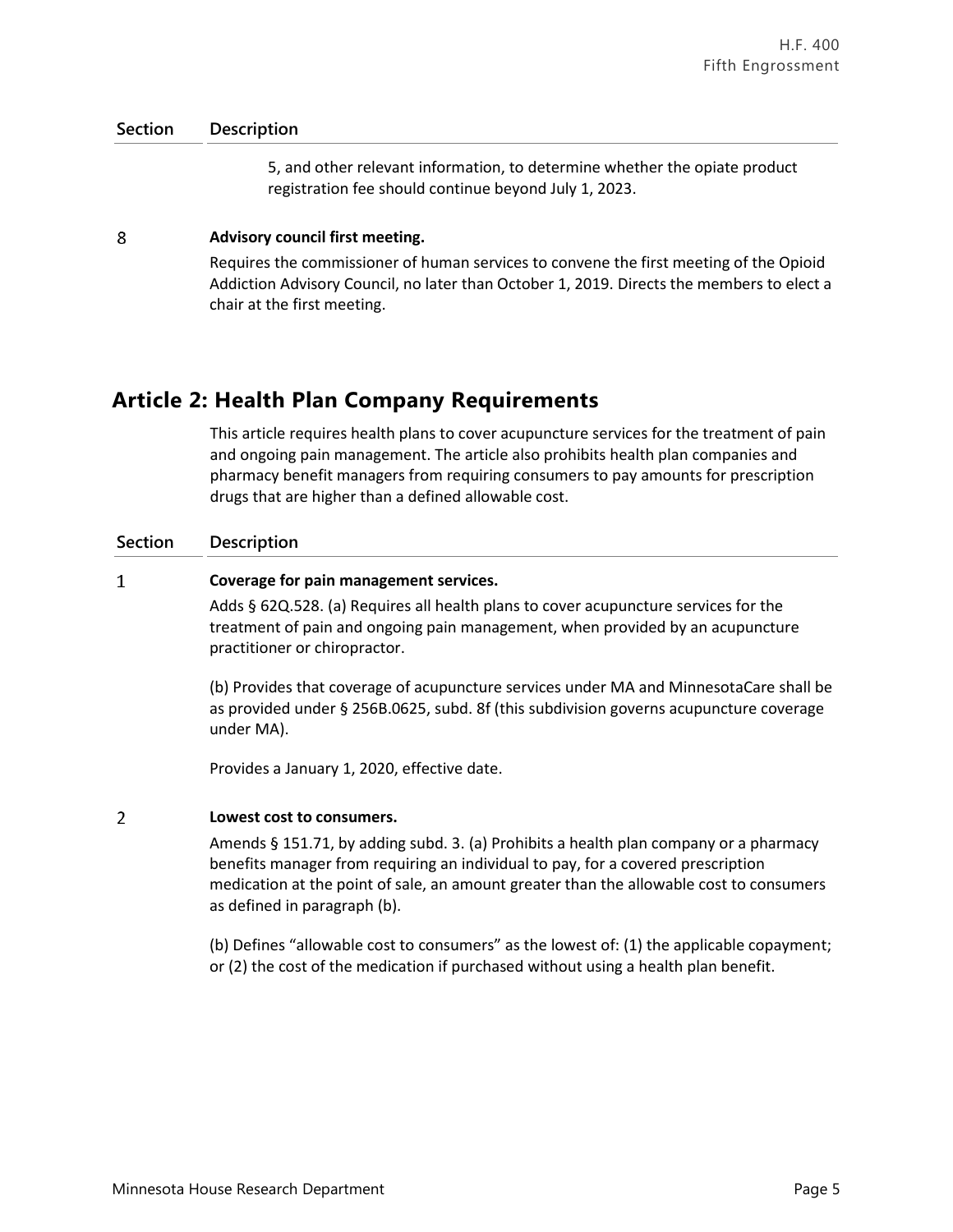# **Article 3: Prevention and Education**

This article allows persons to include in health care directives instructions to prohibit the use of opioids, provides alternative methods of drug disposal for county sheriffs, expands photo identification requirements for the purchase of controlled substances, places time limits on filling opioid prescriptions, establishes opioid quantity limits for treating acute pain associated with a major trauma or surgical procedure, and requires continuing education on prescribing opioids and other controlled substances, including nonpharmacological alternatives for pain treatment and management.

## **Section Description**

#### $\mathbf{1}$ **Provisions that may be included.**

Amends § 145C.05, subd. 2. Allows a health care directive to include instructions to prohibit the administration, dispensing, or prescribing of an opioid. States that these instructions should not be construed to limit opioid use for the treatment of substance abuse, opioid dependence, or an overdose, unless otherwise prohibited in the directive.

#### $\overline{2}$ **Opioid instructions entered into health record.**

Adds § 145C.17. Requires a health care provider, at the request of the patient or health care agent, to enter into the patient's health record any instructions relating to the use of opioids.

#### 3 **Sheriff to maintain collection receptacle.**

Amends § 152.105, subd. 2. Allows county sheriffs to satisfy the requirement to maintain a collection receptacle for the disposal of controlled substances and other drugs, by using an alternate method for disposal that has been approved by the Board of Pharmacy. This may include making available to the public, without charge, at-home prescription drug deactivation and disposal products that render drugs and medications inert and irretrievable.

#### $\overline{4}$ **Identification requirement for controlled substance prescriptions.**

Amends § 152.11, subd. 2d. Requires a valid photo identification for the purchase of controlled substances in Schedules II through V (current law requires this for controlled substances in Schedules II and III). Requires doctors of veterinary medicine to comply with the requirement for photo identification. Also strikes language limiting the application of the requirement to purchases not covered by a health plan company or other third-party payor.

#### 5 **Limitations on the dispensing of opioid prescription drug orders.**

Amends § 152.11 by adding subd. 5. (a) Prohibits a pharmacist or dispenser from filling a prescription drug order for an opioid drug listed in Schedule II more than 30 days after the date on which the prescription drug order was issued.

(b) Prohibits a pharmacist or dispenser from filling a prescription drug order for an opioid drug listed in Schedules III through V more than 30 days after the date on which the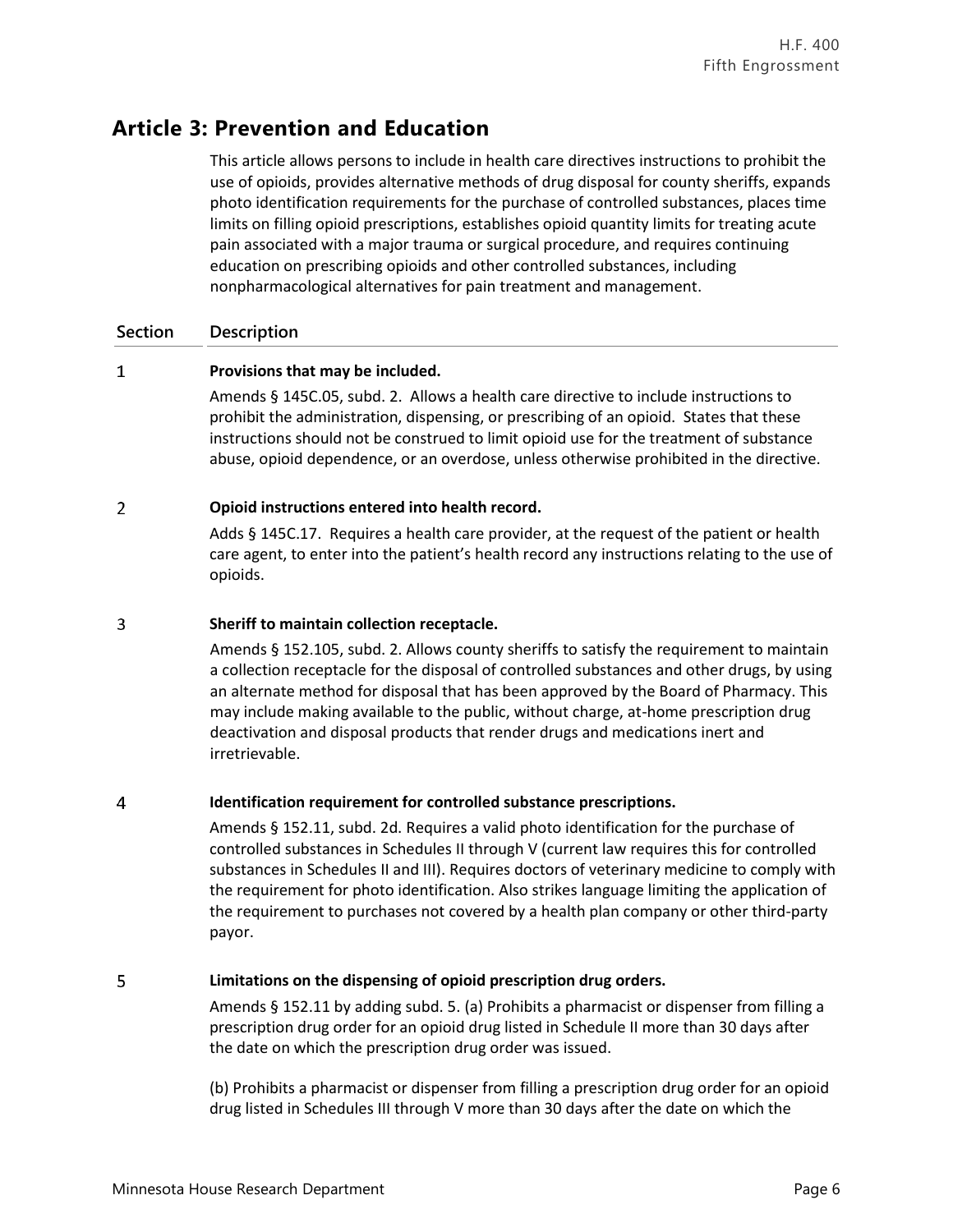prescription drug order was issued and prohibits a pharmacist or dispenser from refilling the drug more than 30 days after the previous date on which it was dispensed.

(c) Provides a definition of "dispenser."

#### 6 **Limit on quantity of opiates prescribed for acute pain associated with a major trauma or surgical procedure.**

Amends § 152.11, subd. 6. (a) Limits initial prescriptions for opiate or narcotic pain relievers listed in Schedules II through IV to a seven-day supply, when used for the treatment of acute pain associated with a major trauma or surgical procedure. Requires the quantity prescribed to be consisted with the dosage listed in the professional labeling for the drug that has been approved by the Food and Drug Administration.

(b) Defines "acute pain."

(c) Allows an override of the quantity limit based on the professional clinical judgment of the practitioner.

(d) Provides that the section does not apply to the treatment of acute dental pain or acute pain associated with refractive surgery, and that the quantity of opiates that may be prescribed for these conditions is governed by subd. 4.

#### $\overline{7}$ **Opioid and controlled substances prescribing.**

Amends § 214.12 by adding subd. 6. Requires the Boards of Medical Practice, Nursing, Dentistry, Optometry, and Podiatric Medicine to require that licensees with prescribing authority obtain at least two hours of continuing education credit on best practices in prescribing opioids and controlled substances, including nonpharmacological alternatives for treatment of pain and ongoing pain management, by the expiration date of the section, January 1, 2023.

Makes the section effective January 1, 2020.

## **Article 4: Intervention, Treatment, and Recovery**

This article directs the Commissioner of Health to provide grants to federally qualified health centers and other qualified entities for opioid addiction and substance use disorder programs. The article also allows probation or supervised release officers, volunteer firefighters, and school nurses to administer opioid antagonists.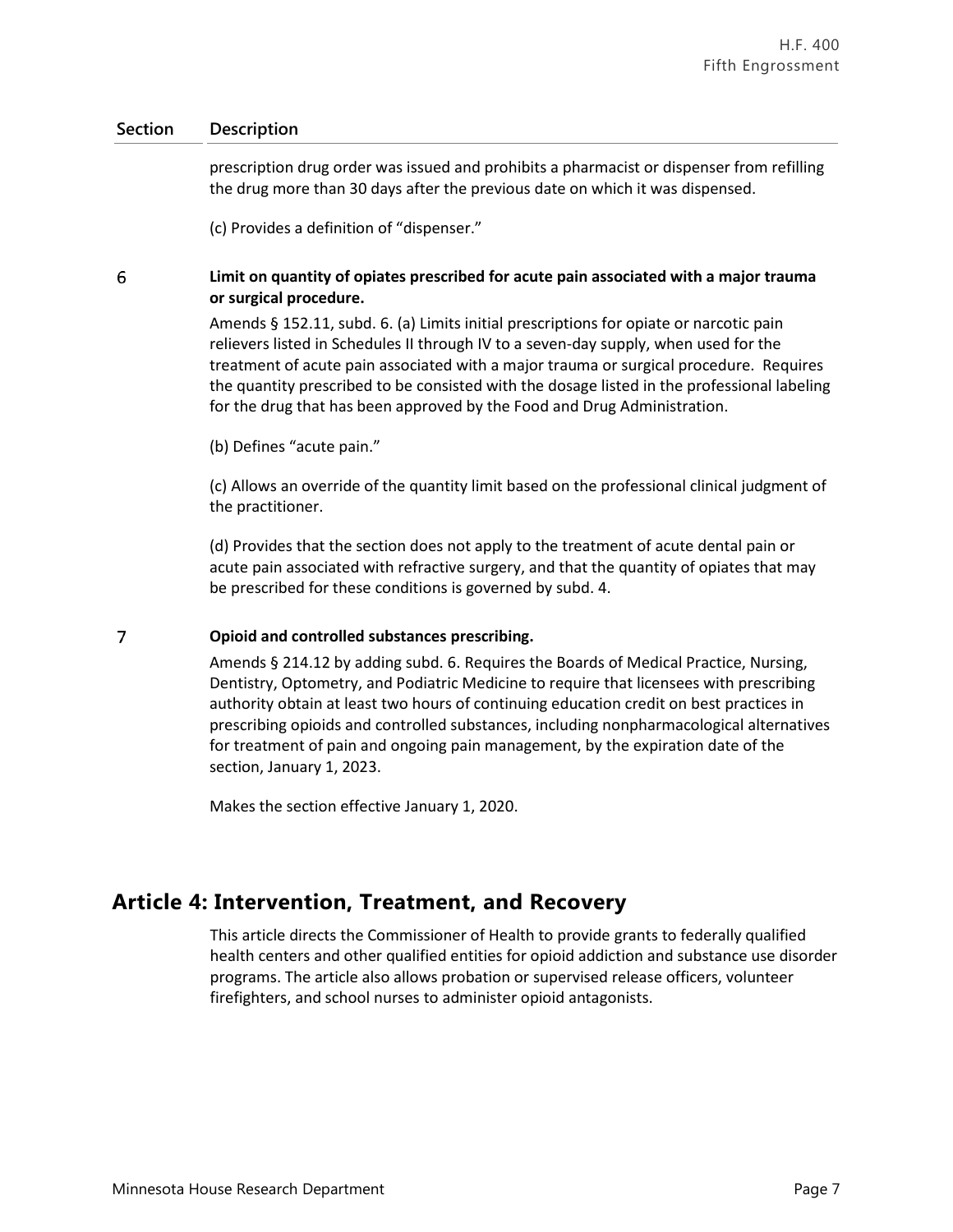| <b>Section</b> | Description                                                                                                                                                                                                                                                                                                                               |
|----------------|-------------------------------------------------------------------------------------------------------------------------------------------------------------------------------------------------------------------------------------------------------------------------------------------------------------------------------------------|
| 1              | Definitions.<br>Amends § 145.9269, subd. 1. Applies an existing definition of "federally qualified health<br>center" to § 145.9272.                                                                                                                                                                                                       |
| $\overline{2}$ | Grants for opioid addiction and substance use disorder treatment, recovery, and<br>prevention programs.<br>Adds § 145.9272.                                                                                                                                                                                                               |
|                | Subd. 1. Grant program established. (a) Directs the commissioner of health to<br>distribute grants to qualified entities operating in Minnesota as of January 1,<br>2019, for integrated, community-based programs in primary care settings to<br>treat, prevent, and raise awareness of opioid addiction and substance use<br>disorders. |
|                | (b) Defines "qualified entity" as a federally qualified health center, substance use<br>disorder treatment program, or other providers of opioid prevention, treatment,<br>and recovery services as designated by the commissioner.                                                                                                       |
|                | Subd. 2. Grant allocation; allowable uses. (a) Requires grants to be allocated to<br>qualified entities through a competitive process. Grants are to be awarded to<br>establish opioid addiction and substance use disorder programs, or to expand<br>existing programs.                                                                  |
|                | (b) Directs the commissioner, in awarding grants, to give preference to proposals<br>that expand access to services for low-income populations, populations at<br>greatest risk of addiction, or populations or areas of the state that are<br>underserved.                                                                               |
|                | Subd. 3. Report. Requires grant recipients to report to the commissioner<br>information on the use of grant funding and outcomes. Requires the<br>commissioner to report this information to the legislative committees with<br>jurisdiction over health and human services policy and finance.                                           |

#### $\overline{3}$ **Administration of opiate antagonists for drug overdose.**

Amends § 151.37, subd. 12. Adds probation or supervised release officers, volunteer firefighters, and licensed school nurses or certified public health nurses employed by or under contract with a school board, to the list of persons who may administer opiate antagonists, if authorized by a physician or other specified health care professional.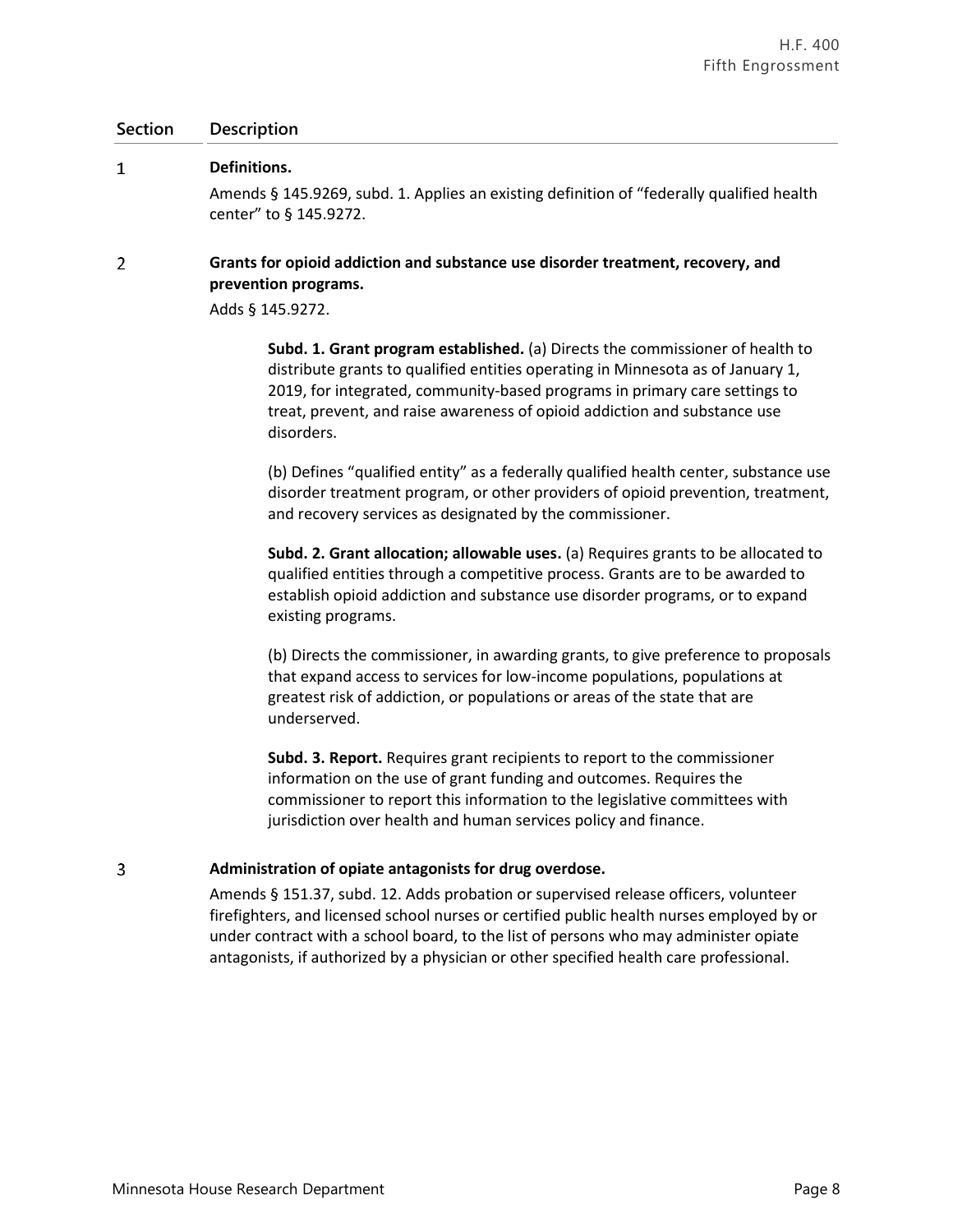# **Article 5: Appropriations**

This article appropriates money to the Bureau of Criminal Apprehension, Commissioner of Human Services, Commissioner of Health, Department of Commerce, and health-related boards, for specified opioid-related initiatives.

## **Section Description**

#### $\mathbf{1}$ **Bureau of Criminal Apprehension.**

Appropriates \$288,000 in FY 2020 and \$288,000 in FY 2021 from the opioid stewardship fund to the Bureau of Criminal Apprehension (BCA) for two additional special agent positions focused on drug interdiction and drug trafficking. Requires the BCA to report to the legislature by November 1, 2021, on the initiatives funded under this section. States that this is an ongoing appropriation.

#### $\overline{2}$ **Commissioner of human services.**

(a) For fiscal year 2020, appropriates \$8,283,000 from the opioid stewardship fund to the commissioner. Requires the commissioner, in consultation with the advisory council, to distribute the appropriation according to this section.

(b) At least 30 percent of available funds is for county social services agencies and tribal social service agency initiative projects to provide services to children in placement, to be distributed in proportion to the number of open child protection cases.

(c) At least 10 percent of available funds is for grants to county boards for programs and services to prevent and treat opioid addiction.

(d) The commissioner may use up to 5 percent of available funds for administration of this section, and to provide staff and administrative services for the advisory council.

(e) The remaining appropriation is to be used for providing grants to nonprofit organizations to expand prescriber education and public awareness, and to purchase opiate antagonists for distribution to the health care and public safety community.

(f) Requires each recipient of grants or funding to report to the commissioner and the advisory council on how funds were spent and on outcomes achieved.

#### 3 **Commissioner of health.**

**Subd. 1. Grants to qualified entities.** Appropriates \$2,000,000 in FY 2020 from the opioid stewardship fund to the commissioner of health for grants to qualified entities for opioid addiction and substance use disorder programs. Provides that this is a onetime appropriation.

**Subd. 2. Opioid prevention pilot project.** Appropriates \$2,400,000 in FY 2020 from the opioid stewardship fund to the commissioner of health to continue and expand opioid abuse prevention pilot projects. Provides that this is a onetime appropriation.